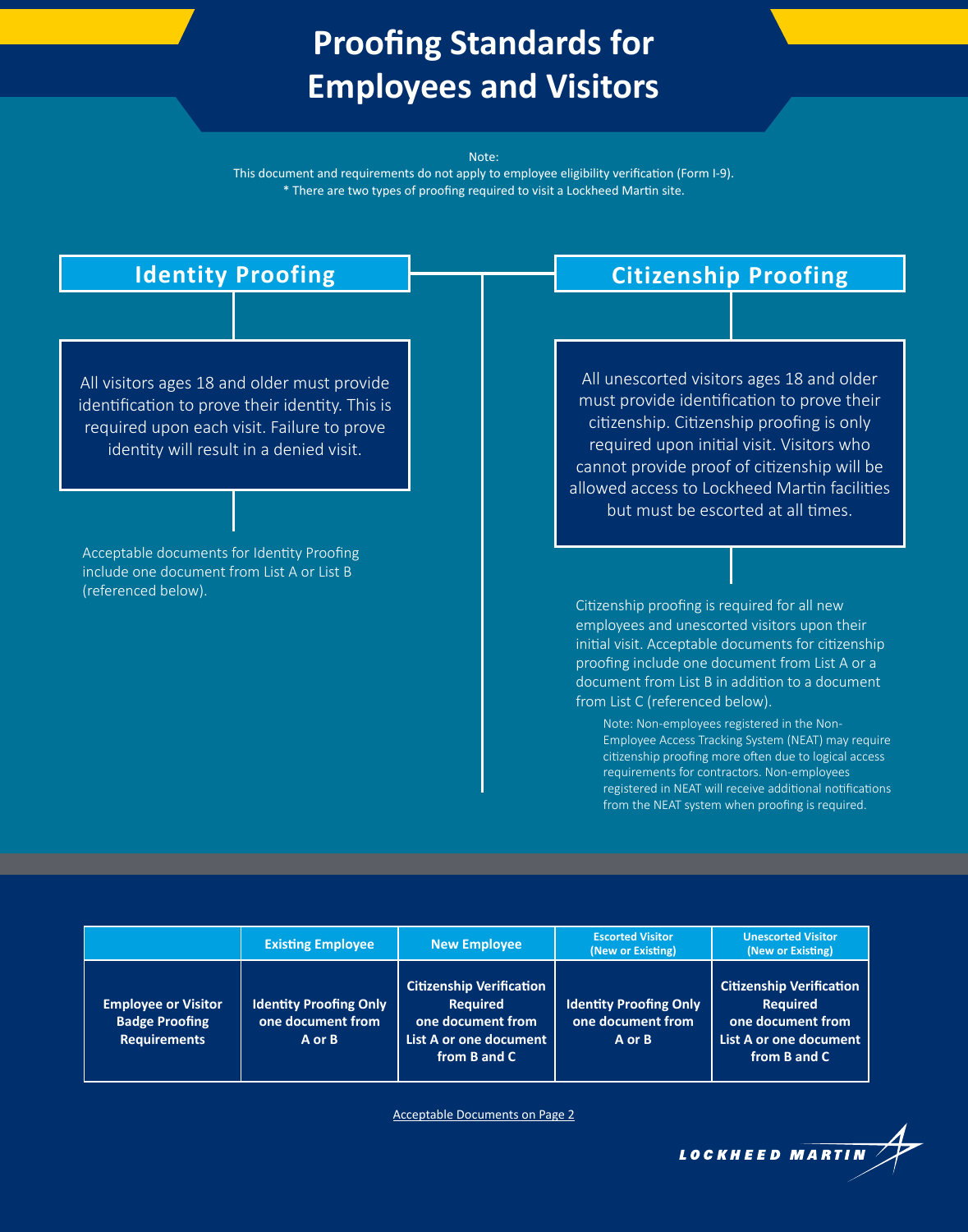## **Proofing Standards for Employees and Visitors**

## **Acceptable Documents List**

The name on IDs must agree with the name on the badge being issued unless accompanied by official name change documentation. All documents must be valid and unexpired, except for U.S. Passport or U.S. Passport Card. Only original documents or copies certified by the original issuing authority may be used.

| U.S. Citizen            | • U.S. Passport or U.S. Passport Card<br>· U.S. Government Common Access Card (CAC)<br>with green or no color bar only<br>• U.S. Native American Enhanced Tribal Card (ETC)<br>• U.S. Citizen ID (Form I-197)<br>. ID Card for use of Resident Citizens in the U.S. (Form I-179)<br>· Global Entry or NEXUS Card must indicate U.S. citizen<br>• Enhanced Driver's License - can be used to provide proof of identity<br>and U.S. Citizenship in the following states: MI, MN, NY, VT, WA. |  |
|-------------------------|--------------------------------------------------------------------------------------------------------------------------------------------------------------------------------------------------------------------------------------------------------------------------------------------------------------------------------------------------------------------------------------------------------------------------------------------------------------------------------------------|--|
| U.S. Permanent Resident | • U.S. Permanent Resident Card, Alien Registration Receipt<br>Card or Green Card (Form I-551)<br>• U.S. Permanent Resident Re-entry Permit or Refuge Travel<br>Document (Form I-327 or I-571)<br>• Foreign Passport with temp I-551 Stamp and with unexpired<br>U.S. visa affixed accompanied by approved Form I-94 or I-94A                                                                                                                                                               |  |
| Non-U.S. Person         | • Foreign Passport with unexpired U.S. visa affixed accompanied by<br>approved Form I-94 or I-94A.<br>• U.S. Employment Authorization Document containing a photo<br>(Form I-776, I-668, I-668A, I-668B)<br>• Common Access Card (CAC) with blue color bar                                                                                                                                                                                                                                 |  |

• U.S. Federal, State, or Local Government Issued Photo (Example: Driver's License)

- Previously issued Lockheed Martin employee or non-employee photo ID badge
- Other previously issued official company or student photo ID
- Diplomatic ID Card

**C**

**B**

### • U.S. Birth Certificate

- Issued by a U.S. state, jurisdiction or territory (Puerto Rico, U.S. Virgin Islands, North Mariana Islands, American Samoa, Swain's Island, Guam) Note: Puerto Rican birth certificates issued before July 1, 2010 are not acceptable.

- U.S. Certificate of Naturalization (Form N-550, N-570, N-578)
- U.S. Certification of Report of Birth (DS-1350)
- Certificate of U.S. Citizenship (Form N-560)
- U.S. Certification of Birth Abroad (Form FS-545)
- Security Clearance